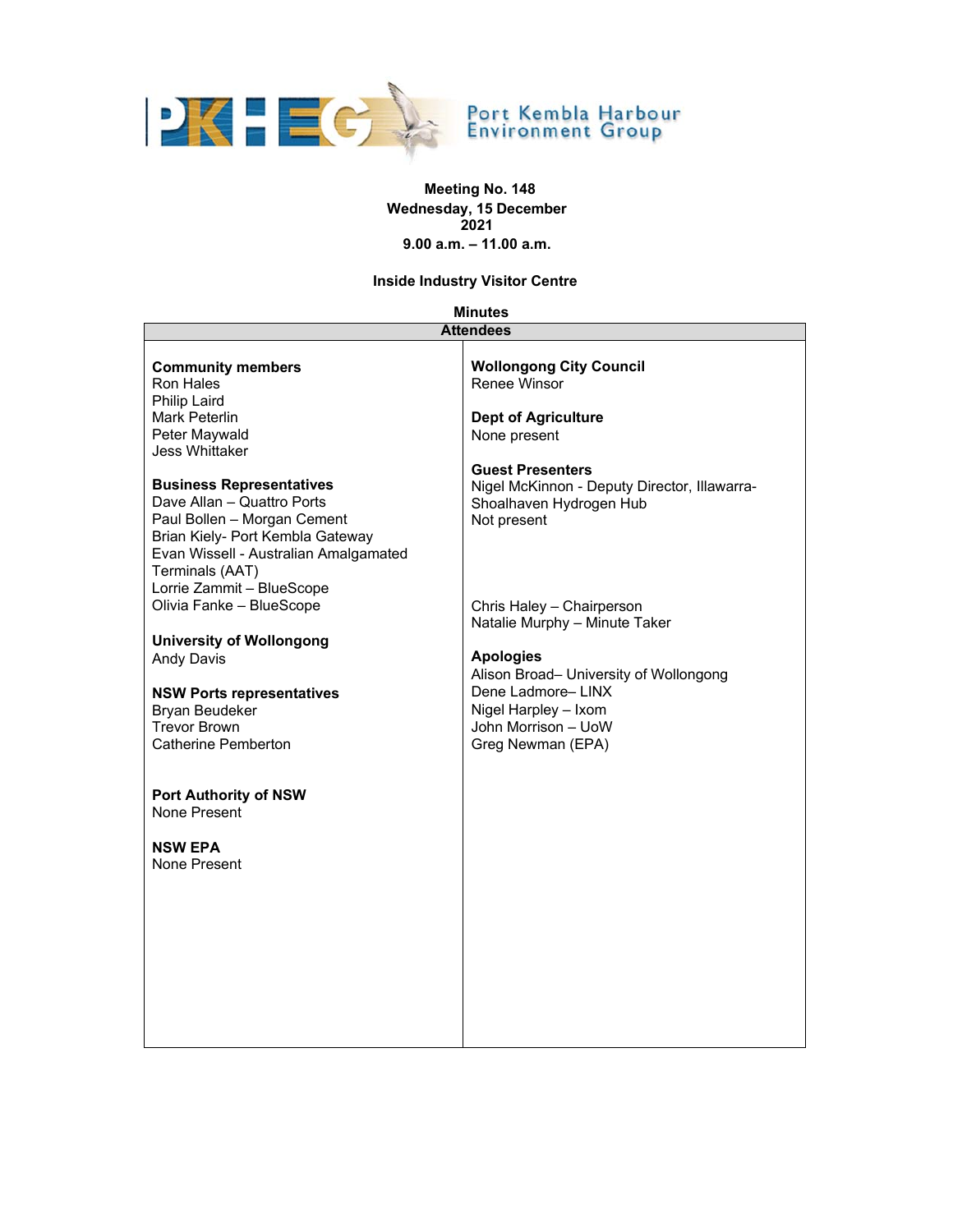# **Introduction & Apologies:**

# **1. Introductions & Apologies**

**1.1.** Welcome attendees & guest presenters – Chris Haley

# **2. Presentation**

- **2.1.** Port Kembla Hydrogen Hub Nigel McKinnon Deputy Director, Illawarra-Shoalhaven
	- Nigel McKinnon was absent from the meeting

# **3. Round Table Reports**

- **3.1.** Manildra/Simosa SEPP update overview Catherine Pemberton (ref Mark Peterlin request)
	- Mid Nov Dept of Planning amended legislation: Manildra and Simosa are now going through Dept Planning State Significant Development (SSD) process.
	- Manildra is at stage 1 of planning early consultation. Simosa still not at that stage.
	- Planning process on Department of Planning website: Link:https://mpweb.planningportal.nsw.gov.au/major-projects/assessment/state-significantdevelopment/ssd-process (see attached presentation **Appendix A**)
	- SSD approval process is similar to a regular Development Application requires more community consultation than a Complying Development Certificate.
	- Amended legislation applies to bulk liquids.
	- Community Committee member raised concerns/ dissatisfaction that this forum is the only consulting platform. Development consultation should be available to wider community (*note: the SSD process which Simosa and Manildra will use requires community consultation at Step 3).*
	- Early consultation process is now through Dept Planning
	- Community Committee member expressed concerns that previous minutes do not reflect questions asked, also requiring presenters to respond to unanswered questions (*note: prior minutes summarised the Q&A section on p3*).
	- A community member raised that in the last PKHEG, Manildra/Simosa mentioned they had approval. Trevor Brown representative NSW Ports advised that the reference by Manildra & Simosa to 'approval' meant that NSW Ports had approved/consented that Manildra and Simosa may submit a DA (ie as at the last PKHEG meeting, Manildra & Simosa had not yet made their applications to the regulatory authorities).
	- Bryan Beudeker NSW Ports noted to the Committee that during the development application process, an advertisement notifying when the DA is exhibited will be circulated. Also email notifications and other avenues of communication are available to keep those interested in the development abreast of current information.
	- Bryan also noted that minutes require to be accepted at each meeting and amendments if any made at this time.
	- A community member expressed concerns that people/business residing outside of our area are making decisions that impact our community. The community has expectation Wollongong City Council will take on board community concerns.
	- Council representative Renee Winsor has noted the concern received by the Community Committee member and will pass onto the Lord Mayor?
	- A community member asked the Committee referring to Point 1: Early consultation, if it is at this point community members are consulted. Trevor Brown, NSW Ports noted that Step 1 'Early Consultation' is the consultation between the department and the applicant (ie not the community consultation). Trevor noted that there will be community consultation/ obligations & opportunities during Step 2 & 3 of the process (Step 2: Prepare the EIS and Exhibit the DA).

**3.2.** Maldon Dumbarton update – Philip Laird

- Advice from Deputy Prime Minister has advised work will start 2023 on Mount Ousley Interchange. \$200 million allocated to this project. Due completion mid-2026.
- **3.3.** Lord Mayoral Minute: Production, Storage and Transport of Products at Port Kembla Philip Laird
	- Not discussed at this meeting. Move agenda item to next meeting
- **3.4.** Motions proposed by Peter Maywald Community Rep CF7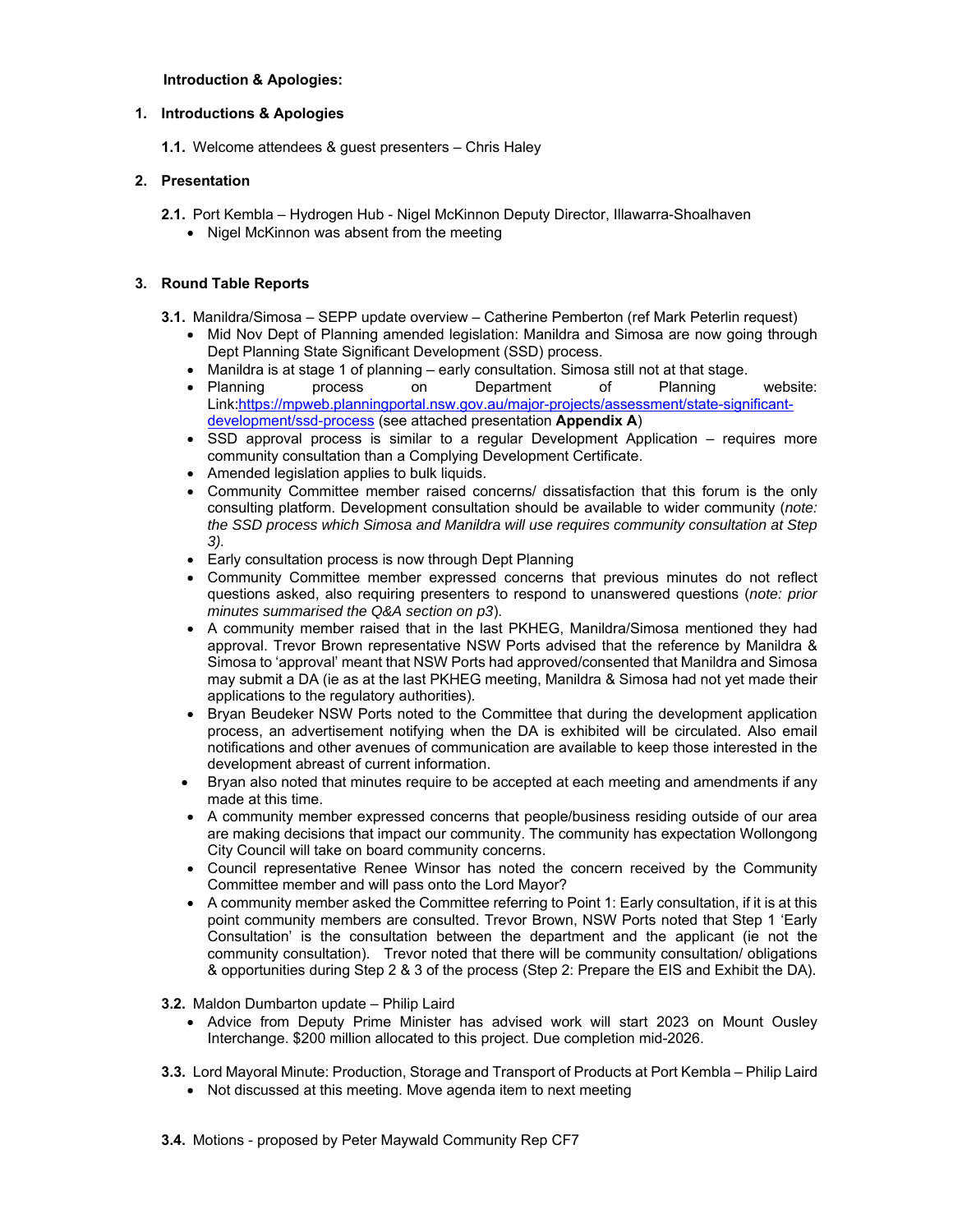### **Motion 1.**

*That PKHEG join with NF5, NF7 and Port Kembla Pollution Meeting to request that Wollongong City Council undertake, require or identify in relation to Port Kembla Harbour operations:-*

*1) the routes that trucks must use and specifically prohibit those through residential neighbourhoods;*

*2) regular surveys to monitor truck movements associated with Port operations*

*3) the proportion of trucks using Mount Ousley going to or from Port Kembla Harbour* 

*4) the potential for the use of existing rail infrastructure as an alternate to road transport and*

*5) the levy to be applied for road upgrades and repairs if rail cannot be used.* 

| Queries relating to: | <b>Responses/Updates</b>                                                                                                                                                                                                                                                                                                                                                                                                                                                                                                                                                                                                                                                                                                                                                                                                                                                                                                                                                                                                                                                              |
|----------------------|---------------------------------------------------------------------------------------------------------------------------------------------------------------------------------------------------------------------------------------------------------------------------------------------------------------------------------------------------------------------------------------------------------------------------------------------------------------------------------------------------------------------------------------------------------------------------------------------------------------------------------------------------------------------------------------------------------------------------------------------------------------------------------------------------------------------------------------------------------------------------------------------------------------------------------------------------------------------------------------------------------------------------------------------------------------------------------------|
| Motion 1.            | Mount Ousley is a state owned and managed road<br>therefore Wollongong City Council is unlikely to accept all 5<br>items in Motion 1.<br>Trevor Brown NSW Ports questions whether WCC is the<br>right agency to address all of the 5 points in Motion 1.<br>Trevor Brown NSW Ports suggested Items 2-5 be put to<br>Dept of Transport. Suggested amendment asking to<br>support the thrust of Motion 1 and follow up with Dept of<br>Transport on behalf of PK Environment Group Committee.<br>Bryan Beudeker NSW Ports suggested a WCC Snr officer<br>who liaises with Dept of Transport NSW attend a PKEG<br>Committee meeting to listen to and address concerns from<br>Committee members. Also suggested for a Transport for<br>NSW representative to attend the next meeting also.<br>Committee resolved to invite Wollongong City Council<br>Senior Officer to next PKEG meeting<br>Committee resolved to invite representative Transport for<br>NSW to the next PKEG meeting<br>Committee resolved to write to Wollongong City Council<br>asking for WCC support for Motion 1. |
|                      |                                                                                                                                                                                                                                                                                                                                                                                                                                                                                                                                                                                                                                                                                                                                                                                                                                                                                                                                                                                                                                                                                       |

**ACTION:** Committee resolved to invite WCC Senior Officer to next PKEG meeting.

**ACTION:** Committee resolved to invite representative Transport for NSW to the next PKEG meeting

**ACTION:** Committee resolved to write to Wollongong City Council (WCC) asking for WCC support for Motion 1.

## **Motion 2.**

*That Manildra be asked to give further consideration to use of rail to move ethanol to Port Kembla and that Simosa be asked to give further consideration to use of rail to move bitumen from Port Kembla.* 

| Queries relating to: | <b>Responses/Updates</b>                                                                                                                                                                            |
|----------------------|-----------------------------------------------------------------------------------------------------------------------------------------------------------------------------------------------------|
| Motion 2.            | It is suggested that communication be sent from this<br>group to Manildra and Simosa thanking them for their<br>presentations to this Forum and to consider further rail<br>transport as an option. |

**ACTION:** Communication to be sent to Manildra and Simosa thanking them for their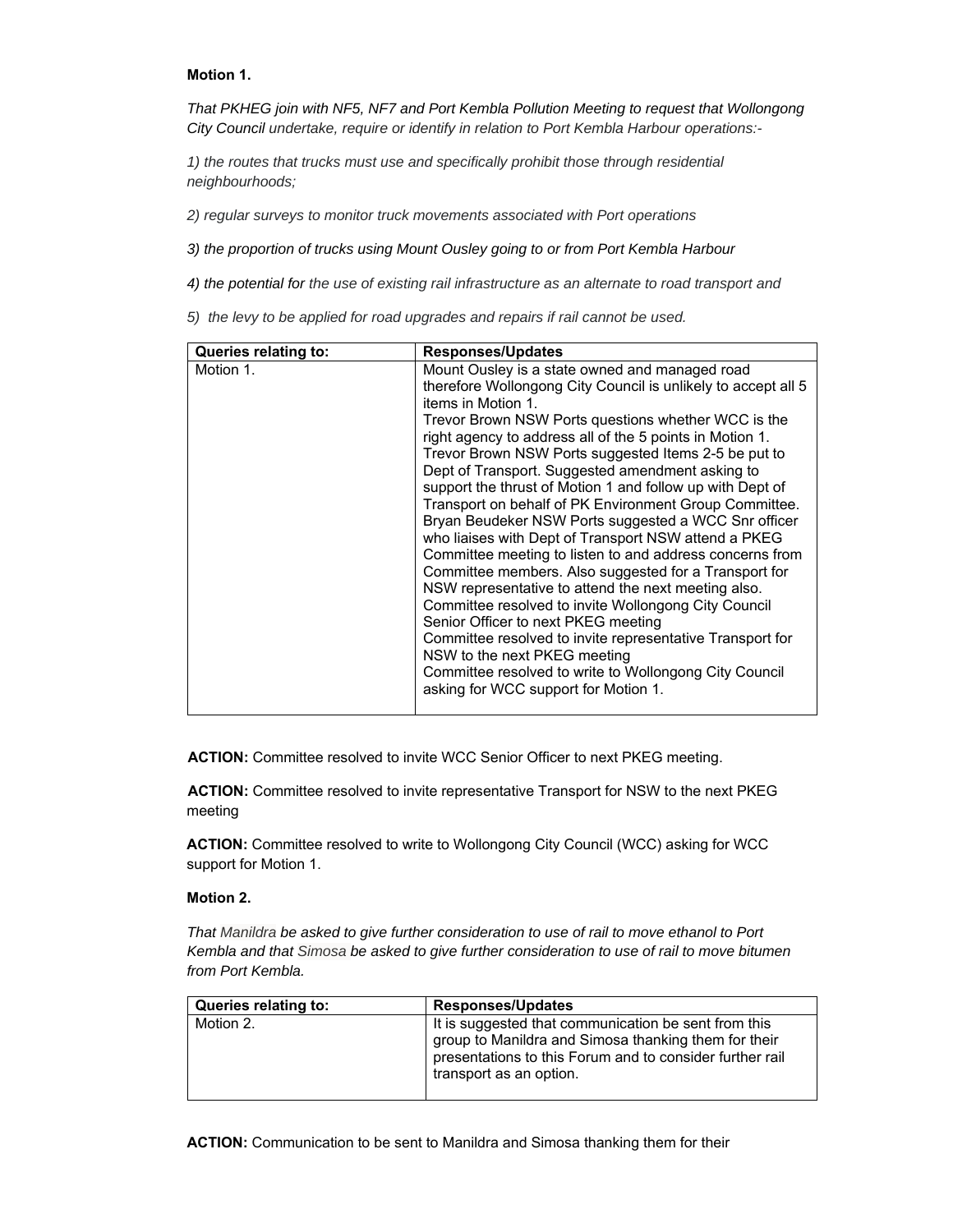presentations at PKEG meeting and to further consider rail transport as per PKEG Committee members concerns regarding transport management within and around the harbour.

# **Motion 3.**

*That the NSW Government be requested to facilitate the use of rail for these proposed new developments, if need be, by introducing a Mode Shift Incentive Scheme to apply to Port Kembla similar to that applied in Victoria.* 

| Queries relating to:                                                    | <b>Responses/Updates</b>                                                                                                                                                                                                                                                                                                                                                                                                                                                                                                                                                                                                                                                                                                                                                                                                                     |
|-------------------------------------------------------------------------|----------------------------------------------------------------------------------------------------------------------------------------------------------------------------------------------------------------------------------------------------------------------------------------------------------------------------------------------------------------------------------------------------------------------------------------------------------------------------------------------------------------------------------------------------------------------------------------------------------------------------------------------------------------------------------------------------------------------------------------------------------------------------------------------------------------------------------------------|
| Motion 3<br>Mode Shift Incentive Scheme<br>(incentives to move to rail) | Financial incentives for Rail usage, lower emissions,<br>reduce noise pollution etc. Penalties for not using rail if was<br>mode of transport was available but not used.<br>Trevor Brown NSW Ports noted to have successful rail<br>transport there needs to be a Point A to Point B.<br>Import cargo distributed to a number of points across the<br>state, rail is not sufficient. Required scale to keep operating<br>efficiency<br>For Manilda, scale will be a possible challenge. Possibility<br>to truck exports to Port Botany for distribution.<br>Dave Allen Qube, confirms rail has limitations and pushes<br>traffic congestion to other areas. Does affect the bottom<br>line.<br>Committee resolved to postpone Motion 3 for further<br>investigation and conversation. Agenda item at next PKEG<br>Meeting in February 2022. |

**ACTION:** Add Motion 3 to the next PKEG meeting agenda in Feb 2022

#### **3.5. UOW – Andy David**

 UOW working with a team from Barbados regarding anchorage cruise ships impacting the reef. Mapping provided by DPIE.

# **4. Climate Change / Sustainability Initiatives**

**4.1.** NSW Ports Community Service Grants – Catherine Pemberton NSW Ports

 Launched in September 2021. \$63,000 awarded to local community groups including: Dress for Success, Kemblawarra PS, PK Junior Rugby League, Cringilla PS, SYC Rehabilitation, coaching and mentoring, South Coast Writers Centre, PK District Meals on Wheels, PK Youth Project, Coniston PS, Community Cancer Link, PCYC Wollongong, PK Public School.

**4.2.** Port Kembla Habitat Offset Packages Presentation - Bryan Beudeker NSW Ports **Appendix B**

- Department of Fisheries recommended areas of focus become Gurungaty Waterway and Purrah Bay Reserve.
- Gurungaty Waterway in summary, removing part of the causeway and open channel to enhance flow with environmentally friendly seawall resulting in an increase of habitat and fish mobility. Consistent with NSW Weirs Policy.
- Purrah Bay Reserve offset in consultation with WCC. Consistent with Illawarra Coastal Management Plan. Work managed by WCC contractor and once approved works will start 2023 for committed program of 3 years.
- Committee discussed public access with enhanced walking tracks.
- Monthly or quarterly reports tabled by WCC with photographic timeline taken.
- WCC vegetation plan for the area for longer term management of site after completion.
- Condition 2.11 and 2.12 Outer Harbour Development Plan was activated therefore AIE prepared environmental report and ongoing monitoring. AIE working with NSW Ports on this offset.
- Sand on Foreshore Rd will go back to LNG site and also recreation area.
- Allans Creek does not form part of this offset. Land next to Freeway is owned by BlueScope.
- Committee member asked about potential for Bluescope initiative for Allans Creek. Lorrie Zammit representing BlueScope added there are no future initiates at this time for Allans Creek.